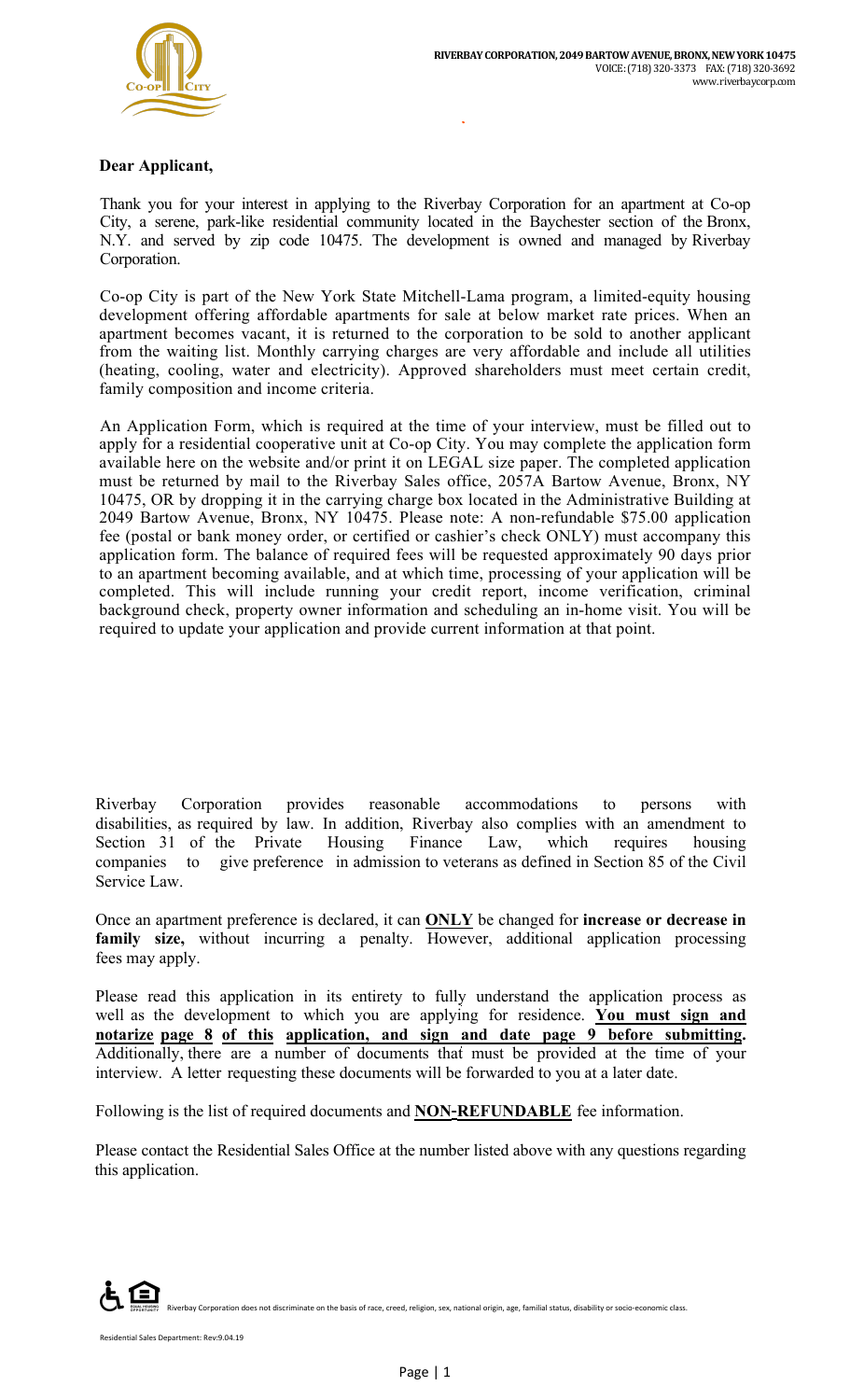

### **REQUIRED DOCUMENTS AND FEES**

## **(SUBMITTED AT INTERVIEW)**

#### **Applicants must provide the following documents at their interview:**

- Copy of your W-2 form for the most current year.
- Copy of your New York State form for the most current year.
- Copy of your Federal Tax Form for the most current year.
- If not employed in New York State, applicable W-2, State and Federal Form.
- If self-employed, a letter from your CPA on his/her letterhead stating current estimated earnings and Federal Form 1040, schedule C.
- If no taxes were filed, IRS transcript for the most current year.
- Proof that a legal separation or divorce has been commenced in court if you are applying for an apartment on your own even though you are still legally married.
- For each adult on the application, a copy of his/her driver's license. If no driver's license, then other Photo Identification is required, such as job ID or passport.
- A copy of the birth certificate for each person listed on the application.
- Verification of employment for each adult on the application. This must be submitted on employer's letterhead and signed by the appropriate department head. The verification should include date of hire, current position and current salary.
- For each child listed over the age of five (5), please submit a letter from the current school stating that he/she attends the school.

**IF YOU ARE RETIRED,** substitute W-2 and job letter with the following, if applicable:

Social Security Award Letter.

- Copies of Pension award, most recent year's bank interest and dividend form
- 1099.
- Documentation of all income from any other source.
- Copy of most recent New York State and Federal tax form.
- IRS transcript for the most current year.

#### **NON-REFUNDABLE FEES ARE AS FOLLOWS:**

- **1.** Basic Application Fee: The basic application fee is \$75.00. This is paid at the time of application.
- **2.** Ninety days prior to an apartment becoming available based on your declared preference, the Residential Sales Office will contact you to request the balance of fees required to complete processing your application. Below are the fees to be paid for your credit report, criminal report and home visit. These fees must be **paid by bank or postal money order, or certified check. NO PERSONAL CHECKS ARE ACCEPTED.**
- **3.** The criminal investigation fee of \$153.00 per adult (age 18 and over) residing in the apartment even if they are not the applicant or co-applicant.
- **4.** The credit fee is \$42.41 for each applicant and each co-applicant.
- **5.** The home visit fee is \$84.92 per address of applicant, and an additional \$84.92 for each coapplicant and occupants with different address.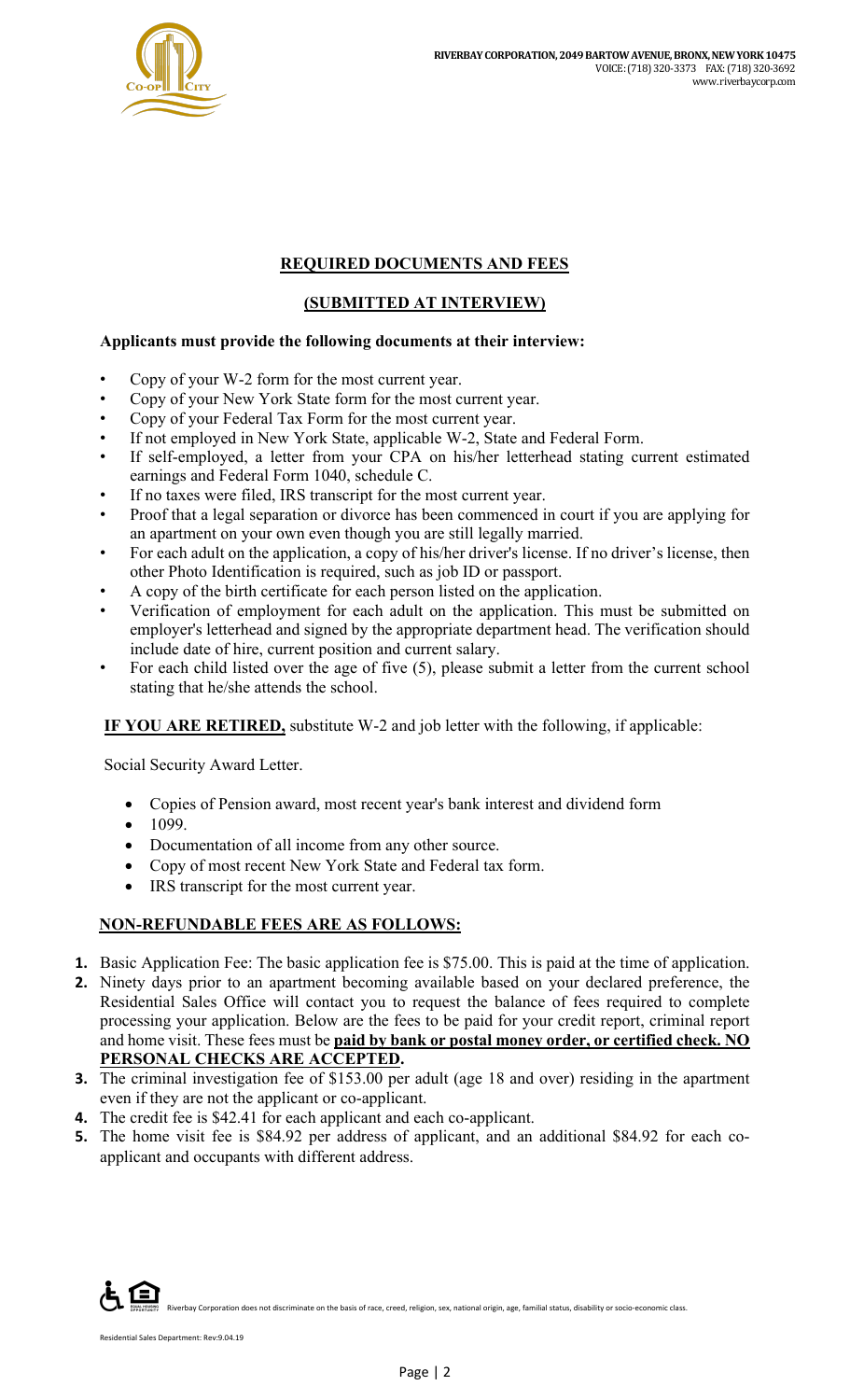

# **APPLICATION FORM**

See page 5 for the application for a one, two or three-bedroom apartment in Co-op City. Please be sure to read the application in its entirety before signing and notarizing these documents. You are advised of the following in connection with this application:

- This application is to secure an application number in regards to obtaining an apartment at Co-op City. Please note that there are no apartments available on an immediate basis. Approximately 90 days prior to an apartment becoming available, you will be contacted by a residential sales agent for payment of the balance of fees outlined on the previous page.
- All applicants are subject to credit investigation, which will include a FICO credit score. Riverbay requires a FICO credit score of **650** or greater. Any application with a FICO credit score below these levels will be denied. If you are not sure about your FICO credit score, you are encouraged to obtain your own credit report and FICO score at www.myfico.com prior to paying the additional fees in connection with this application.
- In the event you have no credit score because you have not established a credit history, your application will be considered provided you can demonstrate that you have paid other bills on a consistent basis. For this purpose, we will consider gas and electric bills, cable bills, telephone bills, current landlord verification, etc.
- All applicants, co-applicants and proposed occupants (age 18 or older**)** will be subject to criminal investigation. The cost of these investigations is the responsibility of the applicant and must be paid when contacted as indicated on the previous page. Should your application be denied based upon the results of the criminal investigation for you or anyone listed on your application, none of the fees assessed will be refunded as they are **NON-REFUNDABLE.** Any applicants, co-applicant or proposed occupant with a criminal conviction for producing methamphetamine in the home or who is legally required to be a lifetime registrant on the state sex offender registry will result in the application being denied. If a criminal conviction or arrest is still pending that involved physical violence to persons or property or which affected the health, safety and welfare of others, then Riverbay will make an individual assessment for each applicant which may include such factors as (a) seriousness of the crime, (b) time elapsed since the offence, (c) age of the person at the time of the crime (d) evidence of the person's rehabilitation and (e) whether they are an actual danger to their neighbors.
- A home visit at your current residence will be conducted by an independent investigative company and a resulting report will be forwarded to Riverbay Corporation. Should this home visit result in denial of your application, all fees paid in connection with the processing of this application are **NON-REFUNDABLE**.
- All applications are accepted for a waiting list only, and are subject to review for eligibility under the rules and regulations established by Riverbay Corporation, with the approval of the commissioner of the New York State Division of Housing and Community Renewal. Riverbay adheres to New York State Rules and Regulations, section 1727-1.3(F) which states, **"Eligible applicants shall be given one right of refusal of an apartment without prejudice to their standing on the waiting list. A second refusal shall result in their removal from the waiting list."**
- With regard to apartment selection, applicants will be allowed to specify the section location(s) they are interested in, but cannot limit their selection to a particular building(s). Applicants may also limit the floor(s) they wish to live on to the bottom half or top half of the building, but cannot specify specific floors.

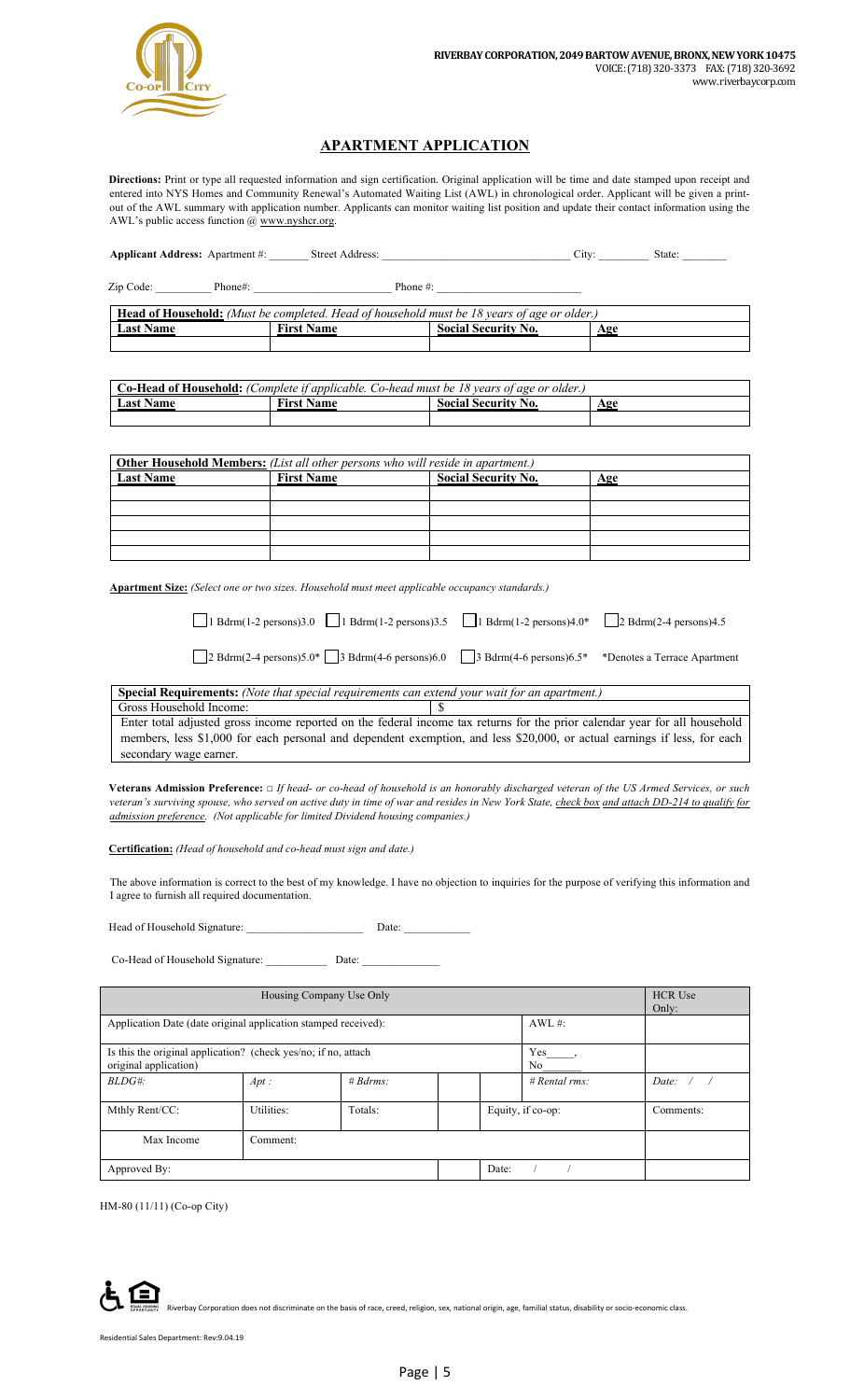I/we certify that all statements and**/**or answers in this application are true and accurate and that any false statements and/or answers to questions noted during the required background investigation will cause this application to be rejected. **I/we understand that any decision to reject this application is final, subject to formal appeal by applicant to the New York State Division of Housing and Community Renewal.**  I/we authorize Riverbay Corporation and their agents and investigators to verify all statements in this application. I/we understand that contacts with employers, former and current landlords, credit bureaus and government agencies will verify this application. I/we hereby authorize such investigations and waive any objection to such investigation. I/we understand the requirement to attend a "New Cooperator Orientation" after closing on my**/**our apartment and prior to my**/**our move-in to Riverbay/Co-op City. The residential sales agent will assign a date to attend an orientation session.

| Size of<br><u>Apt.</u> | <b>Minimum</b><br>and<br><b>Maximum</b><br>of People | <b>Equity</b> at<br>\$7,500 | Approximate<br>Carrying<br><b>Charges \$239</b><br>Per Room | <b>Minimum</b><br>income | <b>Maximum Income 3</b><br>or less, 4 or more<br><b>Residents</b> |
|------------------------|------------------------------------------------------|-----------------------------|-------------------------------------------------------------|--------------------------|-------------------------------------------------------------------|
| 3                      | $1 - 2$                                              | \$22,500.00                 | \$751.00                                                    | \$26,778                 | $$72,264$ N/A                                                     |
| 3.5                    | $1 - 2$                                              | \$26,250.00                 | \$876.00                                                    | \$31,137                 | \$83,681 N/A                                                      |
| $\overline{4}$         | $1 - 2$                                              | \$30,000.00                 | \$1,002.00                                                  | \$35,523                 | \$96,423 N/A                                                      |
| 4.5                    | $2 - 4$                                              | \$33,750.00                 | \$1,128.00                                                  | \$40,026                 | \$107,768 to \$116,388                                            |
| 5                      | $2 - 4$                                              | \$37,500.00                 | \$1,251.00                                                  | \$44,448                 | \$112,939 to<br>\$127,884                                         |
| 6                      | $4-6$                                                | \$45,000.00                 | \$1,504.00                                                  | \$53,317                 | \$135,030 to<br>\$154,857                                         |
| 6.5                    | $4-6$                                                | \$48,750.00                 | \$1,618.00                                                  | \$57,806                 | $$145,410$ to<br>\$167,225                                        |

#### **INCOME REQUIREMENTS AND COST OF APARTMENTS AS OF JANUARY 1, 2022**

**Important note: In accordance with Housing Management Bureau Memorandum #2008**‐ **B**‐**14 and NYCRR 1727**‐**2.8, to apply for a particular size apartment, your family composition must meet the minimum number of people indicated above. Thus, a family composition which consists of one, two or three people, cannot apply for a three**‐**bedroom apartment. A family composition of one, cannot apply for a two**‐**bedroom apartment. Also, family compositions cannot exceed the maximum number of people indicated above. The minimum income required for senior citizens (62 years of age or older) is less than that listed above. For senior citizens ONLY, the minimum income is as follows:** 

|                  | <b>Minimum</b> for |  |  |
|------------------|--------------------|--|--|
| <b>Apt. Size</b> | <b>Seniors</b>     |  |  |
| 3                | \$24,531           |  |  |
| 3.5              | \$28,063           |  |  |
|                  | \$31,775           |  |  |
| 4.5              | \$36,023           |  |  |
| 5                | \$40,002           |  |  |
| 6                | \$48,989           |  |  |
| 6.5              | \$52,024           |  |  |

The 4.0, 5.0, and 6.5 room apartments have terraces. The 3.0, 3.5 and 4.0 room apartments have one-bedroom. The 4.5 and 5.0 room apartments have two-bedrooms and the 6.0 and 6.5 room apartments have three-bedrooms.